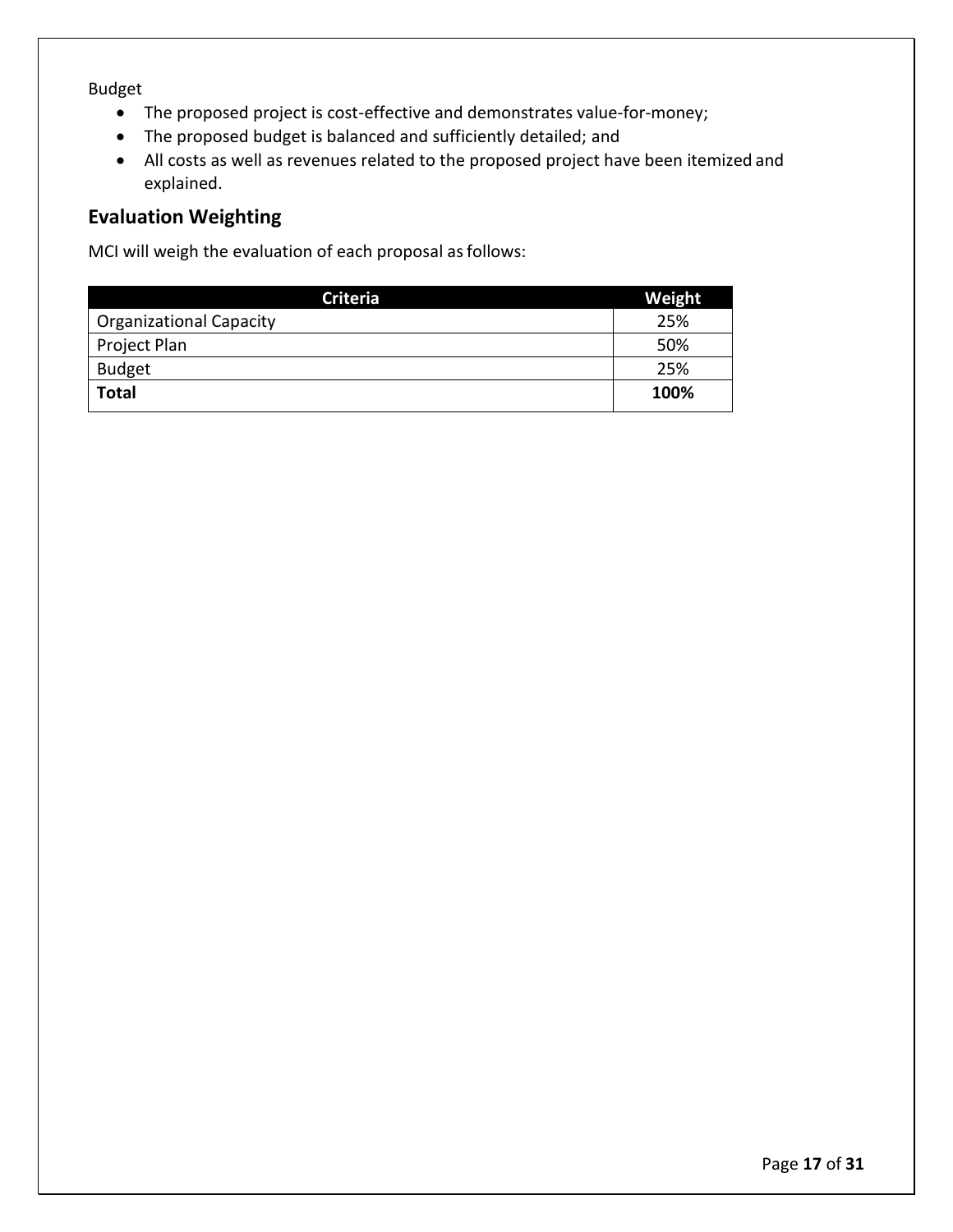### **Eligible and Ineligible Expenditures**

MCI funding is intended for costs directly related to project delivery and evaluation. The chart below provides general guidance only on eligible and ineligible costs: it is not a substitute for the terms of the Transfer Payment Agreement.

| <b>Eligible Project Expenses</b>                                                                                                                                                                                   | <b>Eligible Central</b>                                                                                                                                           | <b>Ineligible Expenses</b>                                                                                                                                               |
|--------------------------------------------------------------------------------------------------------------------------------------------------------------------------------------------------------------------|-------------------------------------------------------------------------------------------------------------------------------------------------------------------|--------------------------------------------------------------------------------------------------------------------------------------------------------------------------|
|                                                                                                                                                                                                                    | <b>Administrative Expenses</b>                                                                                                                                    |                                                                                                                                                                          |
| MCI will fund project-specific<br>expenses, including, but not<br>limited to, the following:                                                                                                                       | MCI will provide up to 15% of MCI<br>funding for Central Administrative<br>Costs, including, but not limited<br>to, a proportion of the following:                | MCI will not fund the following expenses:                                                                                                                                |
| Salaries and benefits for positions<br>necessary to carry out the project                                                                                                                                          | Rental space                                                                                                                                                      | Services, activities and products already<br>funded by another funding body                                                                                              |
| Rent for space used directly by the<br>project                                                                                                                                                                     | Utilities                                                                                                                                                         | Budget deficits, debt reduction or<br>organizational reserves                                                                                                            |
| Outreach for the project                                                                                                                                                                                           | Telephone                                                                                                                                                         | Costs related to political activities                                                                                                                                    |
| Project evaluation and audit<br>expenses, where applicable                                                                                                                                                         | Supplies (e.g., printing,<br>photocopying, postage, et cetera)                                                                                                    | Costs related to partisan, sectarian and/or<br>religious purposes, as defined by Canada<br>Revenue Agency                                                                |
| Materials/supplies used directly to<br>deliver the project                                                                                                                                                         | Project staff training and<br>professional Development                                                                                                            | Activities undertaken or completed before<br>the start date of the transfer payment<br>agreement                                                                         |
| Project equipment, where<br>applicable                                                                                                                                                                             | Legal costs (Ministry approval<br>required)                                                                                                                       | Activities that could be deemed<br>discriminatory, as defined by the Ontario<br>Human Rights Code                                                                        |
| Travel, meals and accommodation<br>directly related to program<br>delivery. These costs must be less<br>than or equal to those outlined in<br>Ontario's Travel, Meals and<br><b>Hospitality Expense Directive.</b> | Central administration and staffing<br>costs (e.g., IT, cleaning, HR, legal<br>services, bookkeeping, registration<br>and student support services, et<br>cetera) | Fees related to regulatory dues and<br>membership fees (in exceptional<br>circumstances, the Ministry may consider<br>these fees; prior Ministry consent is<br>required) |
|                                                                                                                                                                                                                    | Proportion of organizational audit                                                                                                                                | Profit-making activities                                                                                                                                                 |
|                                                                                                                                                                                                                    |                                                                                                                                                                   | Costs associated with the preparation of a<br>proposal in response to this CFP                                                                                           |
|                                                                                                                                                                                                                    |                                                                                                                                                                   | Any organization or project insurance<br>coverage, including Workplace Safety and<br>Insurance Board (WSIB) coverage                                                     |
|                                                                                                                                                                                                                    |                                                                                                                                                                   | Participant Expenses (stipends, wage<br>subsidies, honouraria, reimbursement of<br>participant expenses, et cetera)                                                      |
|                                                                                                                                                                                                                    |                                                                                                                                                                   | Employee performance bonuses                                                                                                                                             |
|                                                                                                                                                                                                                    |                                                                                                                                                                   | Employee termination and severance costs                                                                                                                                 |
|                                                                                                                                                                                                                    |                                                                                                                                                                   | Expenses not directly related to the project                                                                                                                             |
|                                                                                                                                                                                                                    |                                                                                                                                                                   | Major capital expenditures such as<br>purchase, renovation or construction of                                                                                            |
|                                                                                                                                                                                                                    |                                                                                                                                                                   | facilities                                                                                                                                                               |
|                                                                                                                                                                                                                    |                                                                                                                                                                   |                                                                                                                                                                          |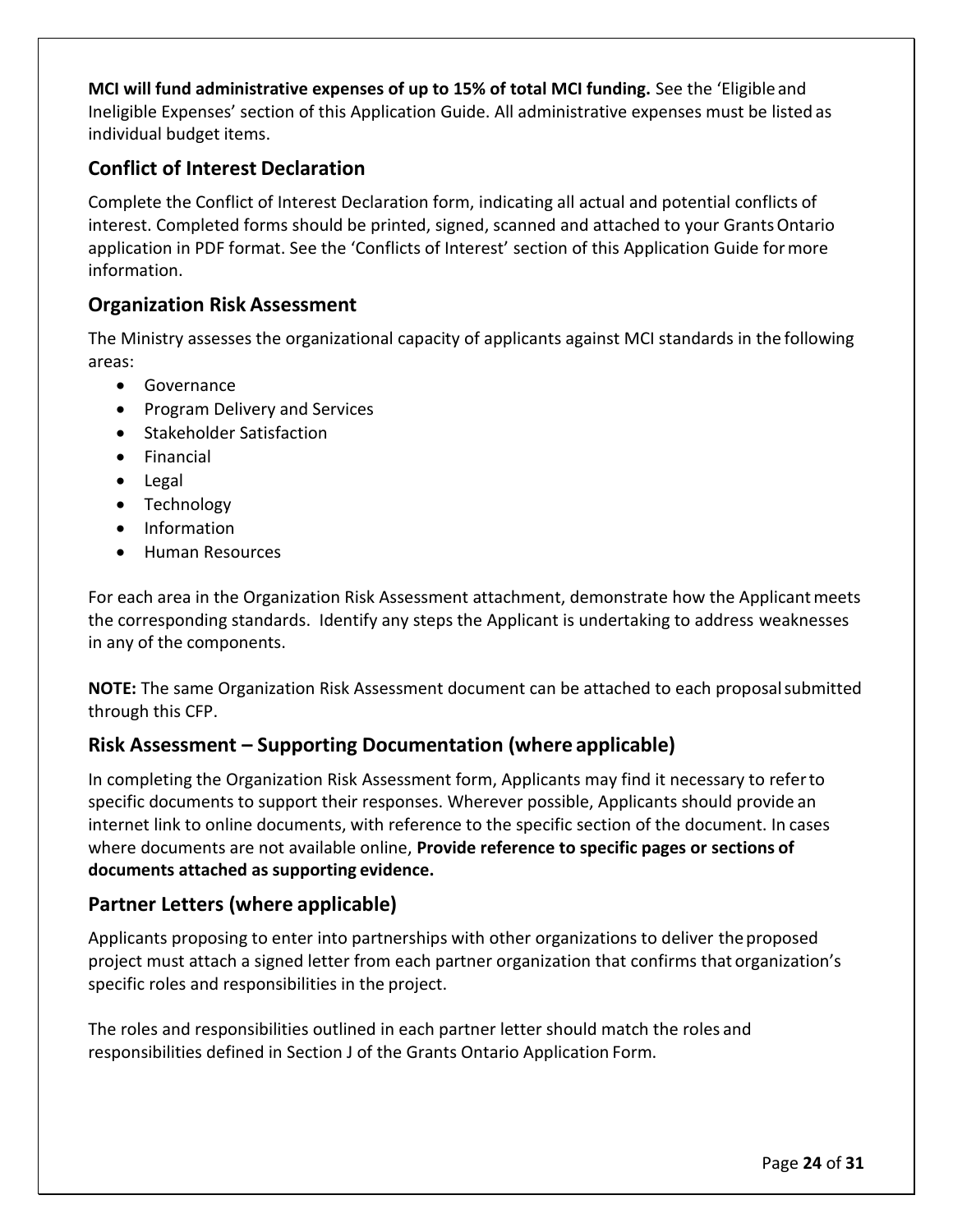#### **Application Deadline**

The deadline to submit proposals is **4:00 p.m. on Thursday, August 3, 2017**.

### **Information Webinar**

The Ministry has produced an information webinar that will explain the CFP process and provide a walkthrough of the OBTP CFP Application Forms. The information webinar has been recorded and is available for access via [Grants Ontario s](http://www.grants.gov.on.ca/GrantsPortal/en/OntarioGrants/GrantOpportunities/OSAPQA005147.html)tarting on June 22, 2017.

#### **Questions Related to the CFP**

To ensure fairness and transparency in the CFP process, all questions regarding the CFP must be submitted to **bridgetraining@ontario.ca**. MCI will respond to all questions through a Questions and Answers document, updated regularly and made available to all applicants.

An initial Questions and Answers document will be posted on the day this CFP is released. Additional questions will be compiled and answers posted on Grants Ontario. Responses will be posted:

- Thursday, June 29, 2017
- Thursday, July 6, 2017
- Thursday, July 20, 2017
- Thursday, July 27, 2017

The deadline for submitting questions is Thursday, July 20, 2017.

### **CFP Service Standards**

Applicants will receive immediate notification that submissions have been received by the Grants Ontario system.

Applicants will be notified of application results or provided with a status update within 12 weeks of the application deadline. The Ministry will provide Applicants with an opportunity to request feedback on proposals not selected for funding.

All Applicants making a submission will be invited to complete a client satisfaction survey on the Application process.